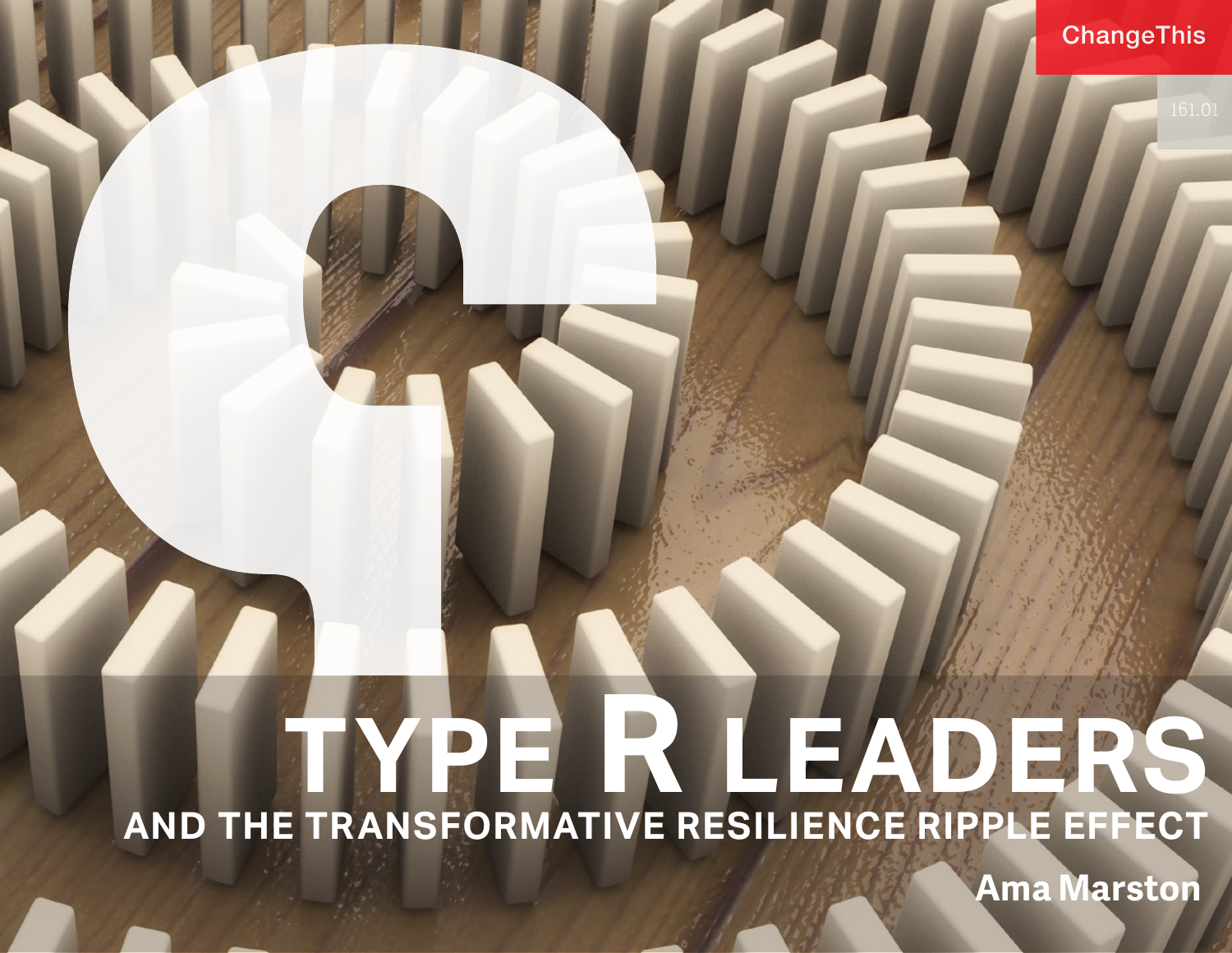# **Many of our greatest Many of**  $\frac{161.01}{161.01}$ **leaders, both famous and lesser known, have taken hardship and used it to transform**  themselves, grow into their leadership roles, and leverage

those skills for the contributions they make to business and the larger world. In other words, they are Type Rs—or one of the increasing number of individuals, leaders, businesses, families, and even communities that use adversity as a source of learning and innovation.

This couldn't be more important in our modern world for several reasons. Our new normal is a perfect storm of personal, professional, and global turbulence. Success amidst this increasing amount of disruption depends on Transformative Resilience—turning challenges into opportunities and creating next iterations. And ultimately, as leaders, we create a ripple effect. Regardless of if we are leading processes or projects, teams, organizations, communities or even nations, our choices chart the course of what comes next—whether it's an increasingly turbulent or more prosperous future.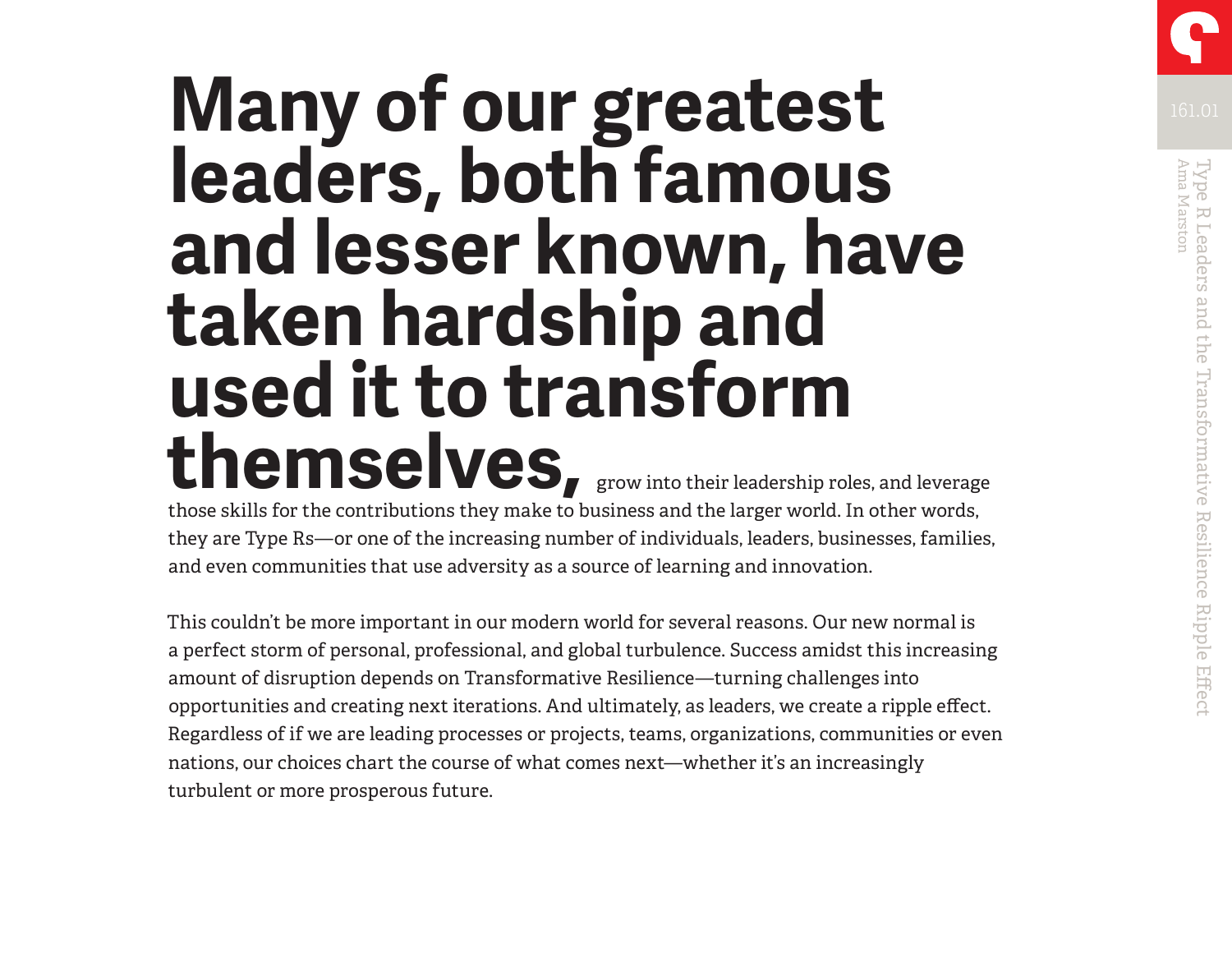# **A Changing World Requires Changing Paradigms**

The nature of stress and the types of trials and tribulations we face have changed dramatically in recent years. We now live in a world where significant global challenges—including climate change, terrorism, and political turmoil—impact us daily, alongside the stresses and strains of our professional and personal lives, from illnesses to job changes and business restructuring. Leaders also face greater pressures than ever before. As a result their tenure in leadership roles is becoming shorter and the measure of success is increasingly dependent upon their ability to not just manage in, but harness and transform the increasing amounts of disruptive change and volatility around them.

Today there is a significant shift in the ways we think about adversity and resilience. Many people think of resilience as recovering or bouncing back. But, returning to the baseline—to the status quo—isn't enough. It isn't beneficial and perhaps isn't even possible to return to the way things were after grappling with disruptive change, stress, and difficult times. And ultimately, trying to succeed today with what worked yesterday will only make us vulnerable.

In our chaotic and ever-changing realities we have to learn, grow, and update our outlooks and ways of operating in order to thrive. Our challenge is not to overcome change, stress, and adversity—it's to meet them head-on. We have to use them as an opportunity to progress so that we are better prepared for new realities and challenges and have the resources for driving the future—our own as well as that of our local and global communities.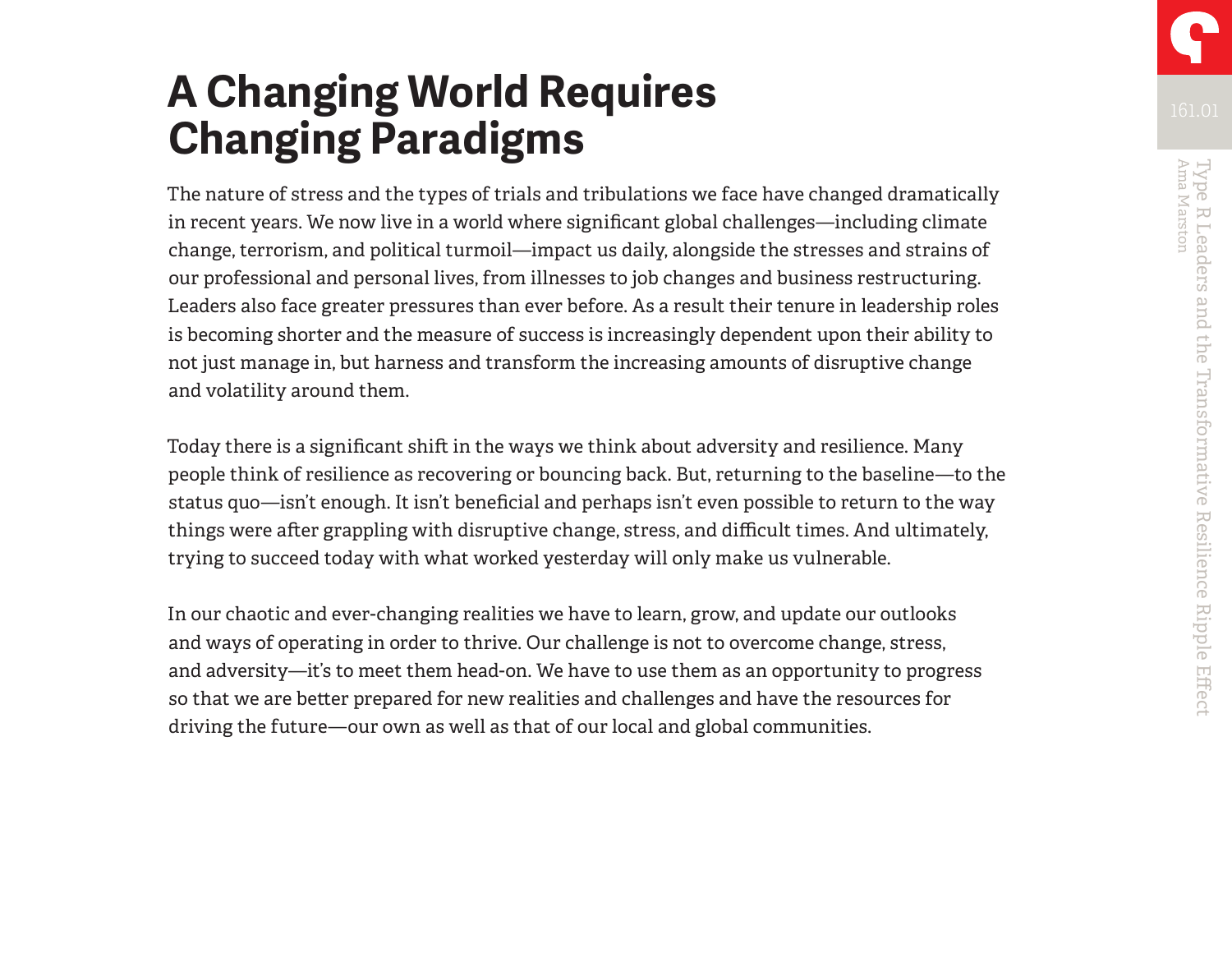Our mindsets, skills, and vision are the building blocks for not only our personal success, but they are what will transform the face of leadership, the future of work, and the success of our organizations, businesses, families, and communities. Type Rs, whether individually or as part of a group or business culture, start with the core belief that we have the ability to learn more, become more capable, adapt to our circumstances, and grow in the face of challenge. This forms the foundations or the structure that supports the Type R skills and behaviors: adapting, cultivating a healthy relationship to control, continually learning, developing a sense of purpose, leveraging support, and actively engaging.

By using adversity in our lives to promote growth and innovation, we have a knock on effect that influences the outlooks, decisions, and actions of a significant number of others as we navigate uncertainty and write next chapters. That makes us our own greatest resource and one of the most important assets for successful 21st century living.

Type Rs understand that leadership amidst difficult circumstances is about much more than an individual response. It's about leveraging the learning from hardship to create a broader impact, creating a ripple effect.

Many people think of resilience as recovering or bouncing back. But, returning to the baseline—to the status quo—isn't enough.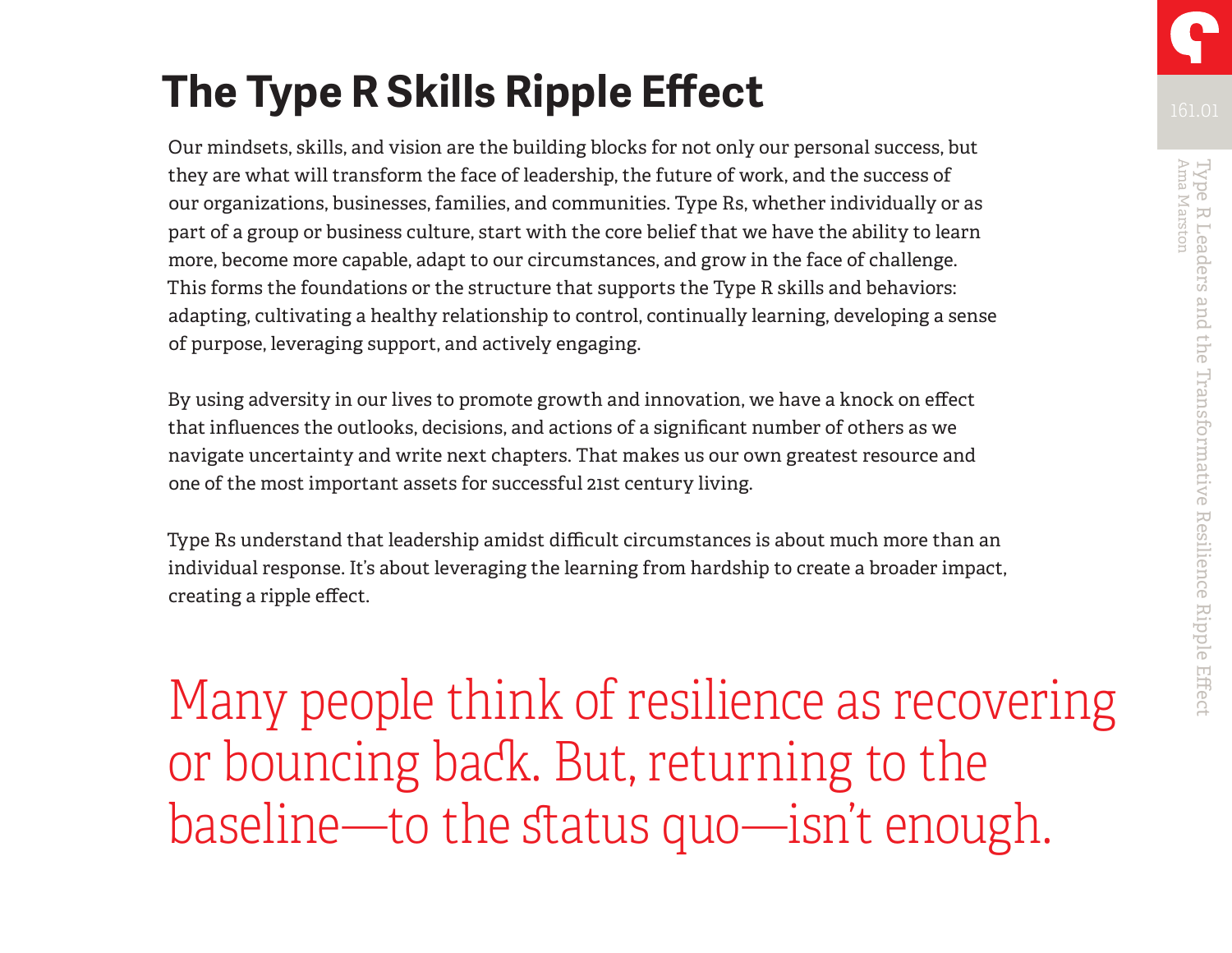First, leaders use these skills to increase their own abilities so that they are healthy, effective and strategic, can model good behavior, and are able to balance the varying demands they face. Second, with a stronger Type R skillset, leaders are equipped to navigate the challenges of organizational cultures and the dynamics of their industries and help shape them. And finally, Type R leaders can call on their personal resilience to chart a path through—and find new approaches to—difficult situations, unforeseen shocks, and entrenched conflicts in the larger world.

# **Opportunity from Challenges**

Winston Churchill, the British Prime Minister, famously said that "A pessimist sees the difficulty in every opportunity; an optimist sees the opportunity in every difficulty." Historians more knowledgeable than I can debate the merits and deficits of Churchill's leadership and decisions some of which, including his views on race, have been called into question in modern times. And yet experiences like being imprisoned as a war journalist transformed him not just as a man, but as a leader and a visionary who created a wide-reaching and lasting impact.

After seeing the horrors of World War II, Churchill was the first to propose a "United States of Europe"—later to become the European Union—to ensure grounds for lasting peace and a shared common future of prosperity that would bind together nations after years spent locked in conflict. In 2015, trade within the European Union countries alone was worth EUR 3,063 billion. As Kofi Annan, the former head of the United Nations recently pointed out, the notion of war between these nations, particularly those in Western Europe, is unthinkable due to the partnership—even as the UK negotiates an exit from the union after a divisive vote over the matter.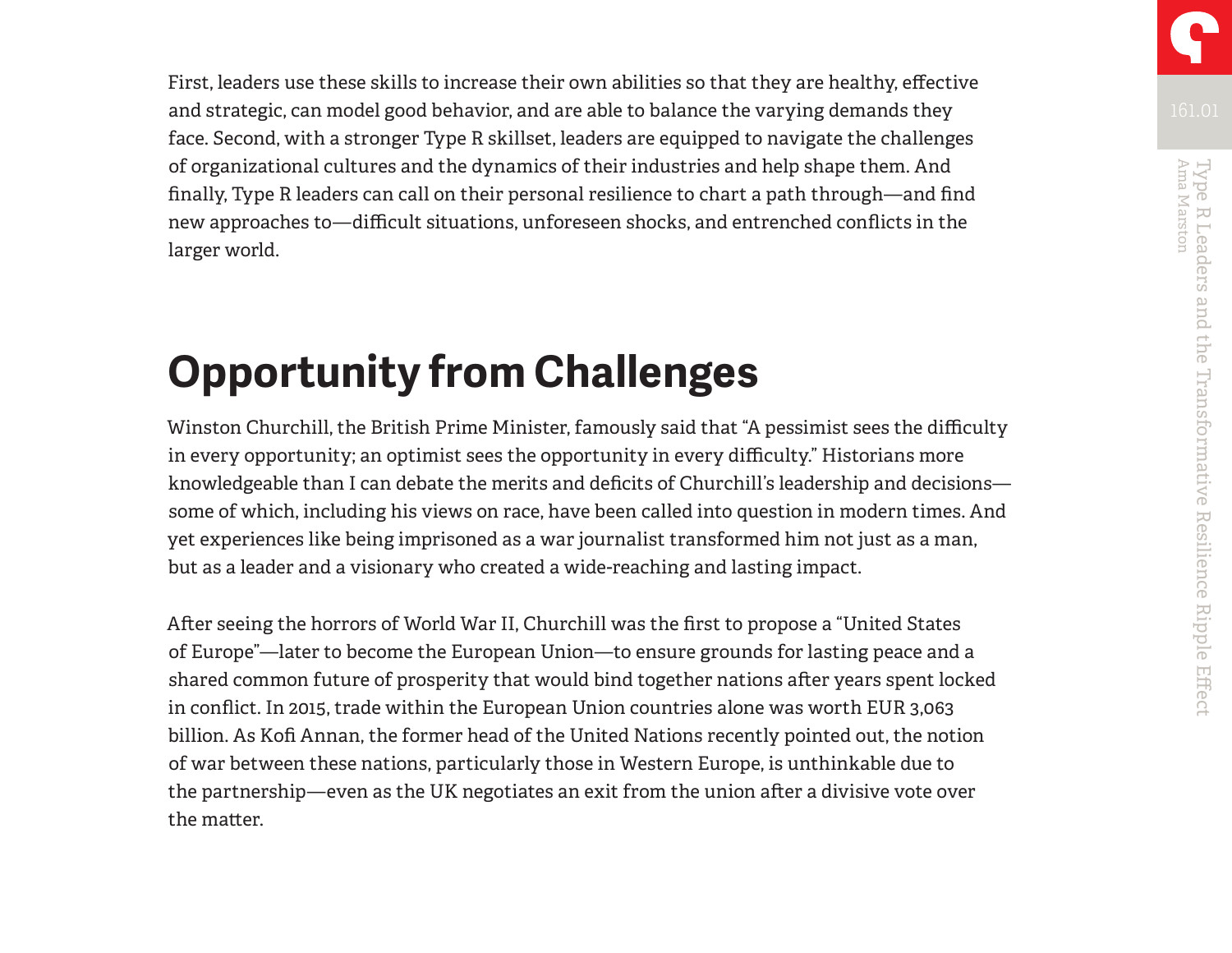And yet, the story of Transformative Resilience and Type Rs that is emerging is a more modern one. Take for instance Indra Nooyi, who is part of a new generation of leadership in which more women and people of varying backgrounds are taking the reins and beginning to understand the importance of their experiences and their roles in an increasingly diverse, but also turbulent, global context.

When Nooyi was tapped to lead Pepsi in 2006, she faced a convergence of mounting pressures. It was increasingly difficult to compete for market share in the industry. Obesity was growing at alarming rates around the world and consumers were becoming more health conscious. Pepsi was denied permission to open plants in certain countries with limited water resources, making natural resources an increasing concern. And the issue of plastic waste was a growing problem.

Instead of competing for more market share in a quickly shrinking soft drink industry, Nooyi decided that she had to reframe, adapt, and transform the core of Pepsi's culture and business to fit with our changing and turbulent world, shifting a large portion of Pepsi's portfolio towards healthier products, and integrating greater waste and natural resource management targets.

Nooyi also has a deep-rooted sense that change starts with her ability to transform herself and her way of thinking. "I cannot just expect the organization to improve if I don't improve myself and lift the organization," she explained to *Fast Company*. But she also had to educate and transform Pepsi's internal culture, shifting from seeing issues such as these as a matter of corporate social responsibility to them being the core of what will make the business profitable in the future. Wall Street investors who were very critical of the changes that Nooyi was making have now seen proof that a different business model can be profitable. Annual net revenues had grown to \$63 million in 2015 compared to \$35 million in 2006. And, the company estimates that it has saved \$600 million between 2011 and 2016 through water, energy, packaging, and waste reduction initiatives around the world.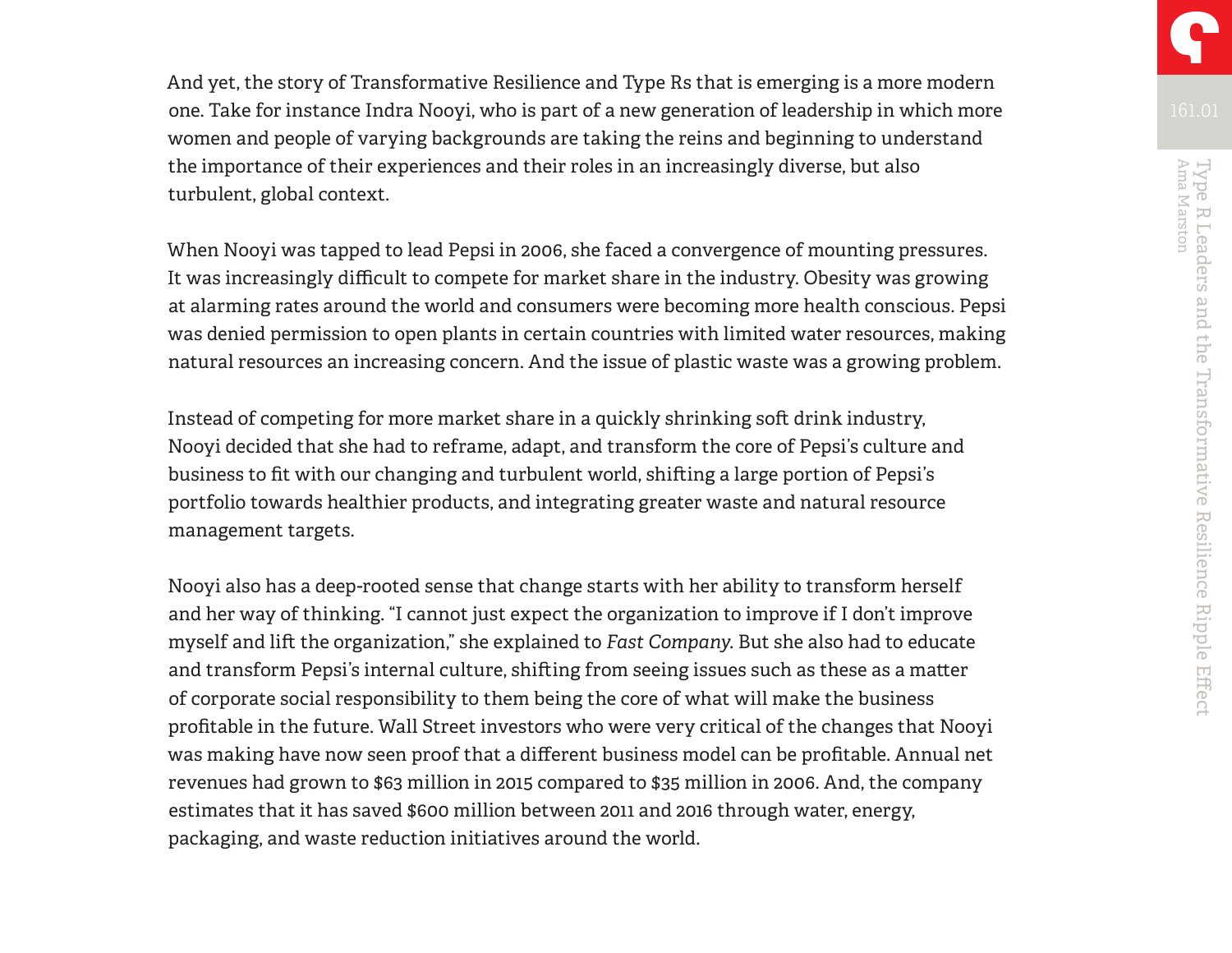Others have leveraged significant personal loss into strengthening their leadership and have used it to create a broader impact. In 2006, on the eve of hosting a global conference as Executive Director of a global women's organization, Joanna Kerr received the shocking news that her father had committed suicide.

It threw her into a very difficult period. But it was one that allowed her to strengthen skills like the ability to contextualize uncertainty, accept a lack of control and embrace the discomfort and perspective of others on an individual level, in her leadership, and in her approach to global challenges.

Years later, when Kerr became the Executive Director of Greenpeace Canada, the skills, vision, and compassion garnered from that earth-shattering experience have been critical for her leadership and invaluable in helping her manage the challenges of steering an organization. Last year, when her team went into crisis mode after losing an important senior manager, Kerr brought a fresh outlook to help the team gain perspective about the notion of crisis and the opportunity for growth that it held for the other senior members of staff, highlighting their strengths and abilities to weather difficulties.

Leadership amidst difficult circumstances is about much more than an individual response. It's about leveraging the learning from hardship to create a broader impact.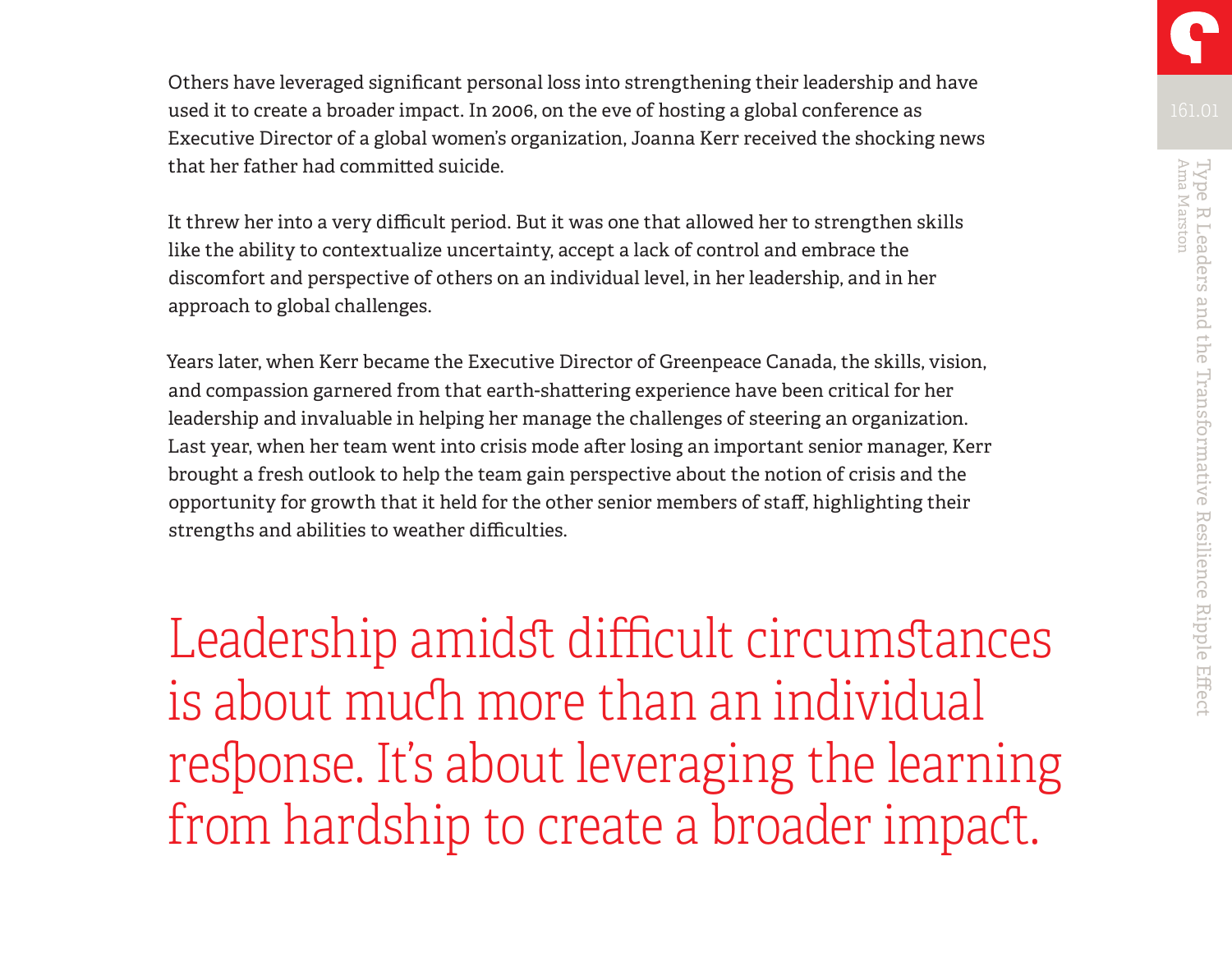But she also used the skills and power of self-reflection she developed in response to her family tragedy to influence global environmental concerns in the Arctic. One of her first acts as Executive Director was to issue an apology to the Inuit who lost their livelihoods after a Greenpeace campaign on commercial seal-hunting in the mid 1970s snowballed and influenced broader global bans. This has allowed for renewed trust and collaboration with the Clyde River Inuit to address shared concerns about present day impacts on their livelihoods as well as global climate change concerns.

Many of the challenges we face, whether a bump in the road or an earth-shattering loss, are not circumstances that we would wish for or seek out. And yet for many of our most effective leaders, these challenges propel them to engage in the self-reflection and the kind of strenuous, but also rewarding, learning that comes from continually testing and strengthening their Type R skills in the face of challenges.

As we cultivate our own Type R skills and Transformative Resilience, we can begin to share these new skills with others by being transparent about where we are struggling and what has worked in areas where we have had success with new approaches. We can use our new abilities to think about the work environment and cultures that we create for our teams and organizations and the solutions we propose when faced with the next big challenge, whether it's related to people and culture or operations.

But, additionally, as we feel more capable in our Type R skills and we are less bogged down by the immediate impact of challenging situations, we can zoom out. As we reframe how our experiences fit within a larger global context, we can begin to create possibilities for coalitions, collaborations, and solutions to some of the world's challenges, both near and far, that are most in need of fresh approaches.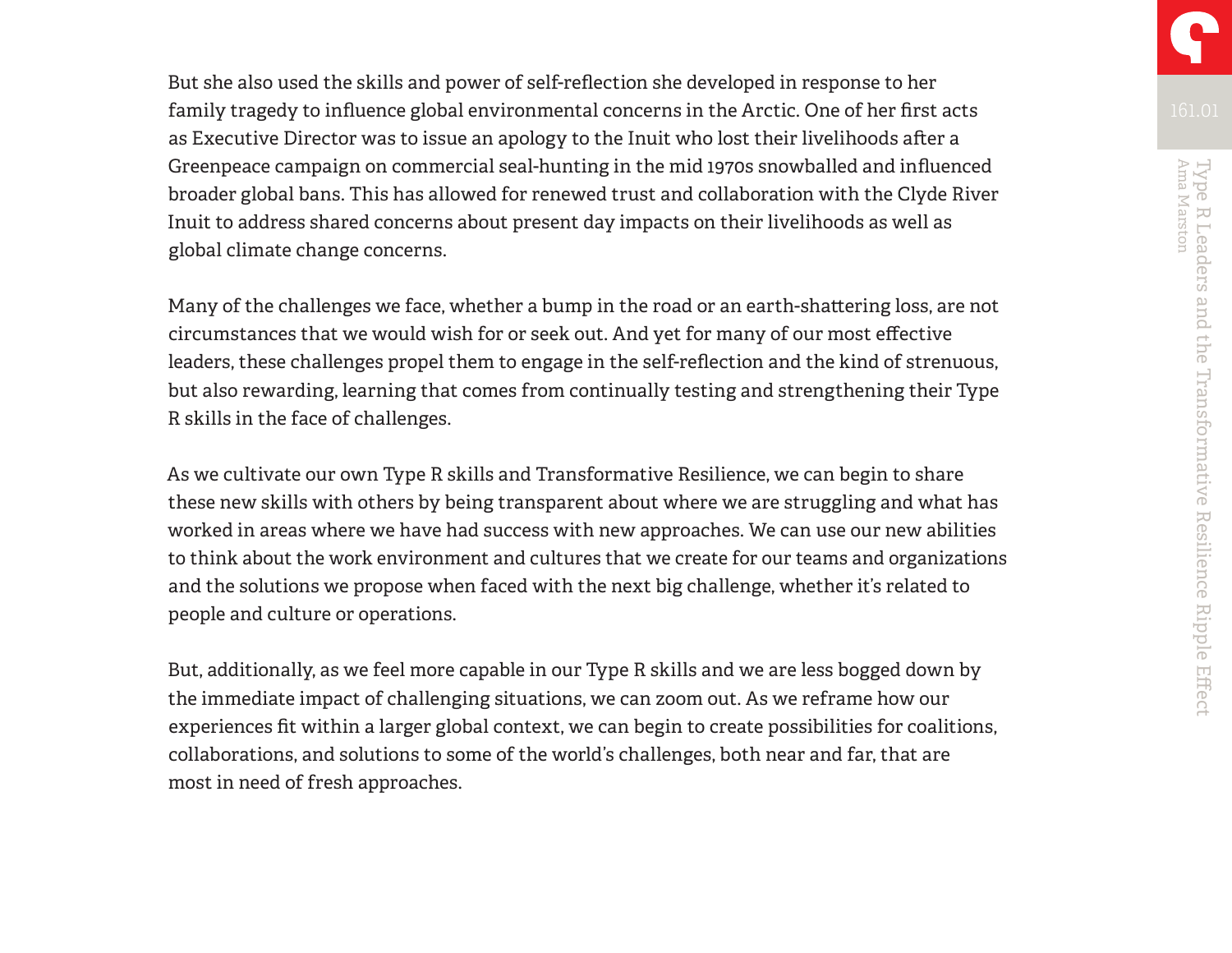# **Navigating Turbulence and a Type R Future**

While there may be differing perspectives, increasingly the conversations taking place from the boardrooms of corporations to the boardrooms of non-profits, multi-lateral organizations and even community town halls are converging.

The world that leaders are navigating and the problems they are confronting are more challenging than ever before. Many of today's biggest challenges are complex because they can't be pinpointed to a single cause. They often cross local or national borders and require the cooperation of diverse leaders, agencies, or communities that have differing perspectives and priorities. As such, they challenge our core beliefs and behaviors and confront the status quo in ways that are uncomfortable. The more complex that problems become, and reach beyond the ability of a single person to solve, the more that the nuanced and resilient leadership of the Type R leader is needed to adapt to changing times, catalyze and collectively work with others, and undertake a process of ongoing learning.

One of the greatest challenges for leaders is accepting the ambiguity of complex problems and the lack of control they have over them. This requires leadership like that of Type Rs who are comfortable with uncertainty, see new experiences as opportunities for learning, and are anchored by their sense of purpose. It also means not trying to force oversimplified solutions on them, acting too quickly, or getting attached to one particular approach in a rapidly changing environment. Furthermore, it means constantly updating and building new skills, being agile and adapting as new information is gained, and leveraging support to collectively tackle them.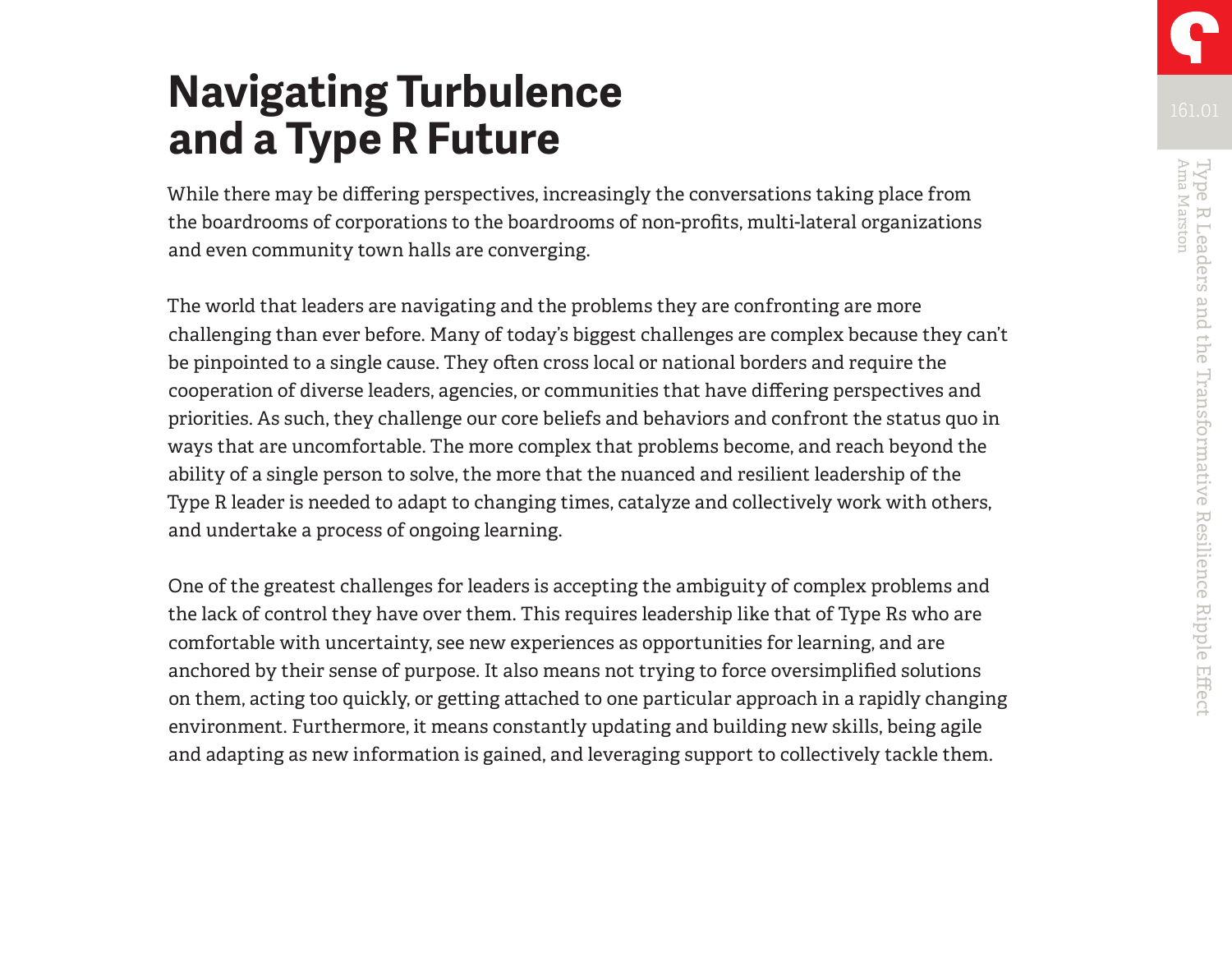With the Type R skills and strength that comes from Transformative Resilience, we are better positioned to bring nuanced thinking and appropriate solutions to the issues that cause turbulence for our employees, our organizations, and the world more broadly. And they allow us to contribute to tackling future challenges before they become crises at whatever level we are working. Whether or not we have a leadership plaque on our door or in our job titles, whether we are leading formally or informally, permanently or temporarily, we all have the opportunity to have a significant impact. By starting with shifting how each of us approaches challenges and adversity and strengthening our Type R skills we bring those to all that we do as we turn challenges into some of our best opportunities.